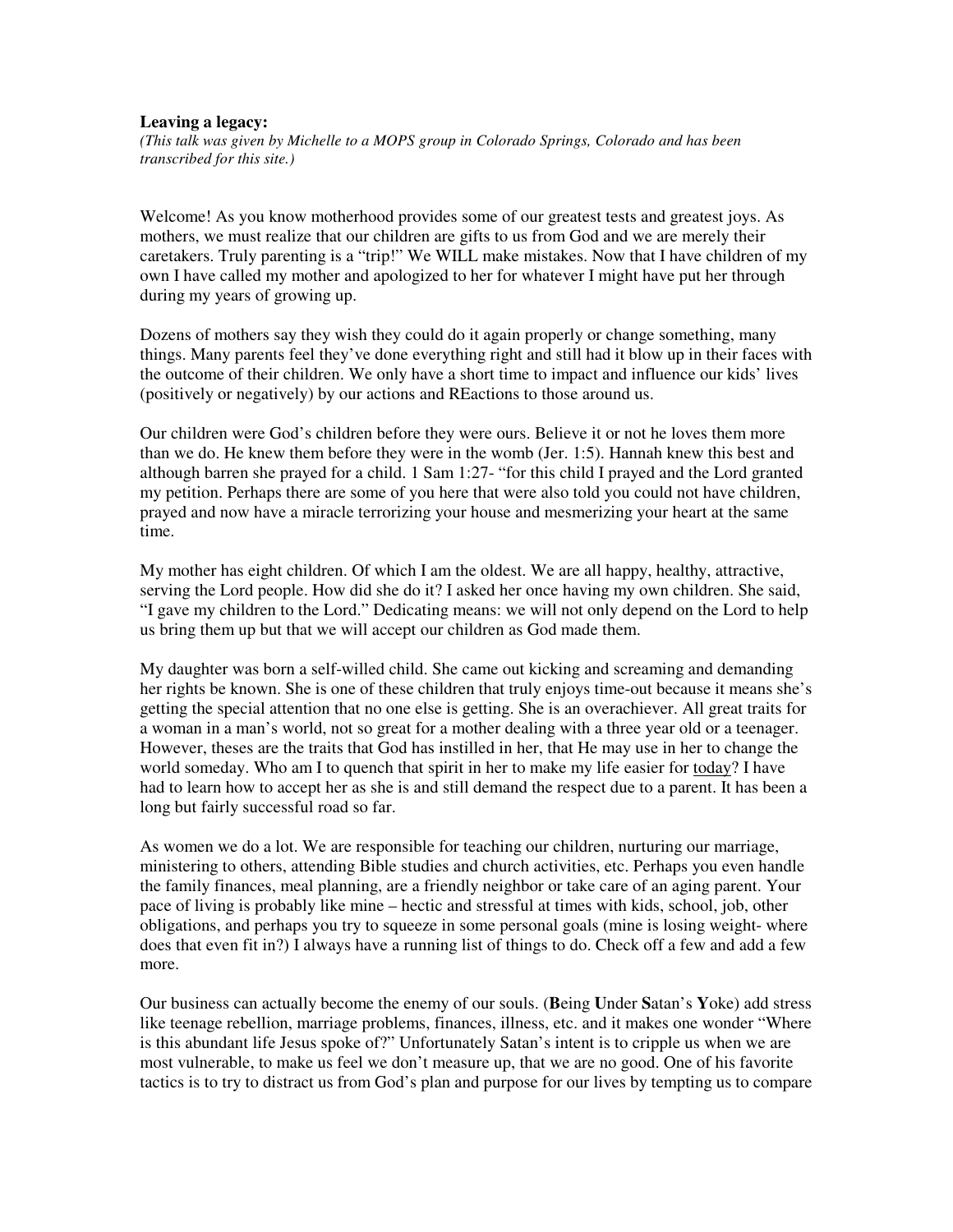ourselves, our lives and our circumstances with others. That's why it is so important for us to know what God has for US to do.

Joyce Meyer always talks about how she wanted to be a worship leader and she was convinced that is what God wanted her to do. So she set out to do what she felt was her "calling" and become a worship leader but she was not getting anywhere and was not being blessed. Eventually she realized that she was meant to minister just not through song. She was called to "preach" and we see how God has blessed her through that anointing.

We all have unique gifts but few women view themselves as "gifted." Maybe that's not surprising, given the way society defines "gifted." We define gifted as: brilliant, elite, beautiful, the privileged, the few who are tapped into a special gene pool or club. This leaves the "ordinary" feeling inadequate. But ladies, God uses "cracked pots."

God has a unique and special plan and purpose for your life. It may simply be to sow into your child, to raise him or her to be a mighty man or woman for the kingdom of God and send them out. Whatever God's plan is for you no one else can fulfill it. It's not like God found someone else to take Moses and Gideon's places. They said, "No, send someone else." But God had a purpose that only THEY could fulfill. You have all that you need to fulfill your purpose. There is nothing lacking you. The enemy wants to hinder your journey of fulfilling your destiny by distracting you with fear, doubt and unbelief.

In 1997, I had a hysterectomy and was petrified. Mostly because I was afraid they were going to give me enough anesthesia for my body weight and I am a lightweight when it comes to drugs. It takes very little of anything to do a lot to me. But my doctor was adamant about me not waking up mid surgery and insisted that the appropriate dose would be administered. The day of my surgery I was all prayed up, had written letters to my children in case I did not come out of surgery alive and just in case the doctor, who assured me he had done hundreds of these, had forgotten who he was dealing with I written on the bottom of my feet (on one foot) two kids – (on the other) need me. There was no way I was going to let this doctor think of me as just another routine hysterectomy surgery. It took me quite awhile to come out of the anesthesia due to the amount I had endured but when I finally lifted my groggy eyelids and woke up my nurse was opening the blinds in my room. As the sun peered through the cracks in the mini blinds I thought to myself "I'm alive!" The nurse upon my awakening told me I'd missed all the excitement and proceeded to tell me of Princess Diana's death. Princess Diana and I shared the same birthday. We were exactly the same age. Although I was saddened by the death of such a lovely person I was rejoicing inside at the fact that I was alive and looking at the sun shining through the window, able to leave a legacy for my children after all.

The masterpiece, the legacy, we are molding is partly determined by the choices we make at any given moment. Your legacy can only be accomplished moment by moment. Someone has influenced us all in our lives. Whether negatively or positively – words spoken by parents, teachers, peers and even strangers begin to form a picture in our hearts of who we are. Sometimes messages are derived from absence of words and warmth. By the time we reach our teenage years, experts tell us, each of us already has formed most of our beliefs about ourselves. By then on our interpretation of the message around us, we have decided whether we "measure up" and our personal identity is generally, in place. I want you to understand the impact you have on those around you  $-$  just by being.

Choose to bring light and love. Choose to leave a positive legacy. Your speech can bless your children, your actions can strengthen your marriage, your prayers will move mountains in lives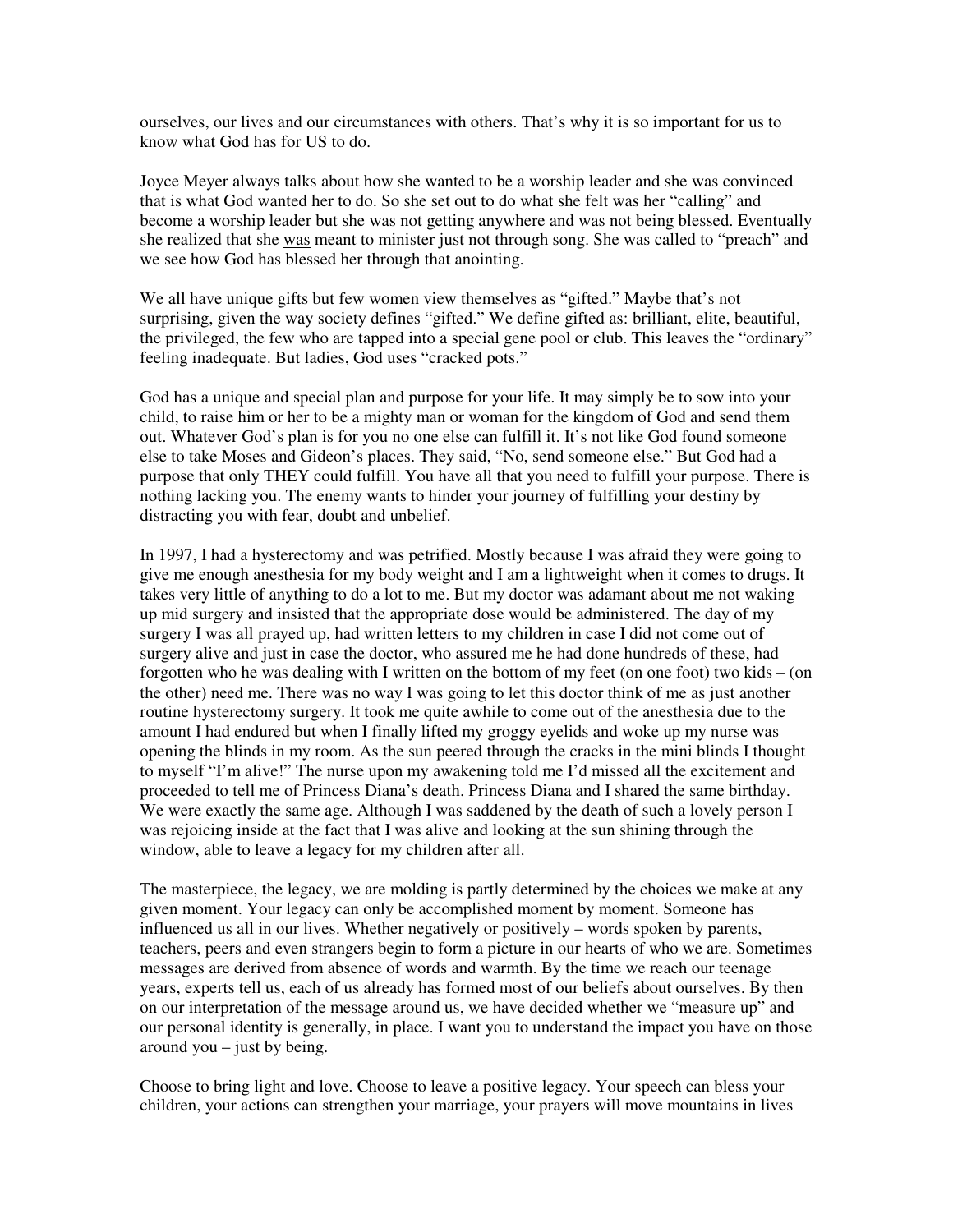and your character will influence others. Don't worry if it doesn't happen overnight. We are all works in progress. I encourage you to continue to press forward with passion, pursuing the depths of who you were created to be. Realize the work God is doing in you is an ongoing, evolving process of growth toward maturity. Release the frustrations you may have about yourself and the fact that you don't have your "act together". What matters is that you leave where you are today and move on to the next step. Continue to develop and define and refine your life and character and the legacy you wish to leave behind.

You CAN influence your legacy and purpose, either for good or bad. No one else has the power to keep you from fulfilling your destiny. It does not matter what others may say about you or what they have done. None of that can keep you from fulfilling your destiny and leaving the legacy you desire. I challenge you to love the way you want to be loved. Gandhi said it best when he said, "Be the change that you want to see in the world." You cannot harvest something you do not plant. Start today by making choices that will contribute to a future worth having.

Serve others unselfishly. Give and expect nothing in return. Your children will see this trait. Be an example. My stepfather used to flip a bird at any car that passed him on the street. I once knew a guy who cussed at a car in the parking lot AT CHURCH for cutting out in front of us as we were leaving after service. Both these situations and these people had an impact on my life and me - but in a negative way. So how do you respond to someone having a bad day? Do you respond or react? Make choices that count. Monitor your motives. Focus on being not doing!

God has a vision for your life. Look for the blessings. Buy a blessing book and everyday find at least three things you are grateful for. Some days will be more difficult than others but soon you will start noticing even the smallest things. Write out your plans for your children. Pray for them. Pray for their spouses. Take time in your busyness to rest. Look at it as an investment in the legacy you are leaving. Rest your souls – not just your mind, body and eyes.

You carry one of the greatest gifts to change lives…the power to be a blessing. *(from page 91 God, Are you listening?) What are we teaching our children? The generation that will take care of us when we are old and incapacitated? That will run our country? Have we taught them the golden rule: "Do unto others as you would have others do unto you?" It's such a simple rule. Unfortunately, its almost become a cliché'. What example have we set for our children to follow? I try to instill this in my children no matter the age or circumstance they are in. Someone is a bully, someone is rude, he broke my heart, she's being bossy - whatever the scenario, the answer is simple. We often judge others by their actions, but want to be judged by our intentions. We want mercy for us but judgment for them. What if we stop casting the first stone and just start loving and giving to others?* I want more for my kids.

What examples have we set for them to follow? Like I said earlier, we often want mercy for ourselves and judgment for others. Our hearts were created to love. We, as women, are tender, emotional nurturers. *(from page 93 God, Are you listening?) I challenge you, when sitting at a stop light…pray; when waiting for your child in front of the school yard, or slowing down at a school crossing…claim that school for Christ, even if you don't have children that attend there;*  when standing in the grocery store...pray for the person in front of you. Make a game out of it if *you must and see how many times a day you can pray. Then try to beat your record the next day. It doesn't take much and it will make a difference. The enemy wants us to be too busy to pray.. too busy to notice, let alone care*.

If you feel ever overwhelmed, guess what? Jesus did too. Mark 6:31 tells us that Jesus said "let's go away and rest for awhile." Taking a break is NOT a waste of time it is a time of refueling. My